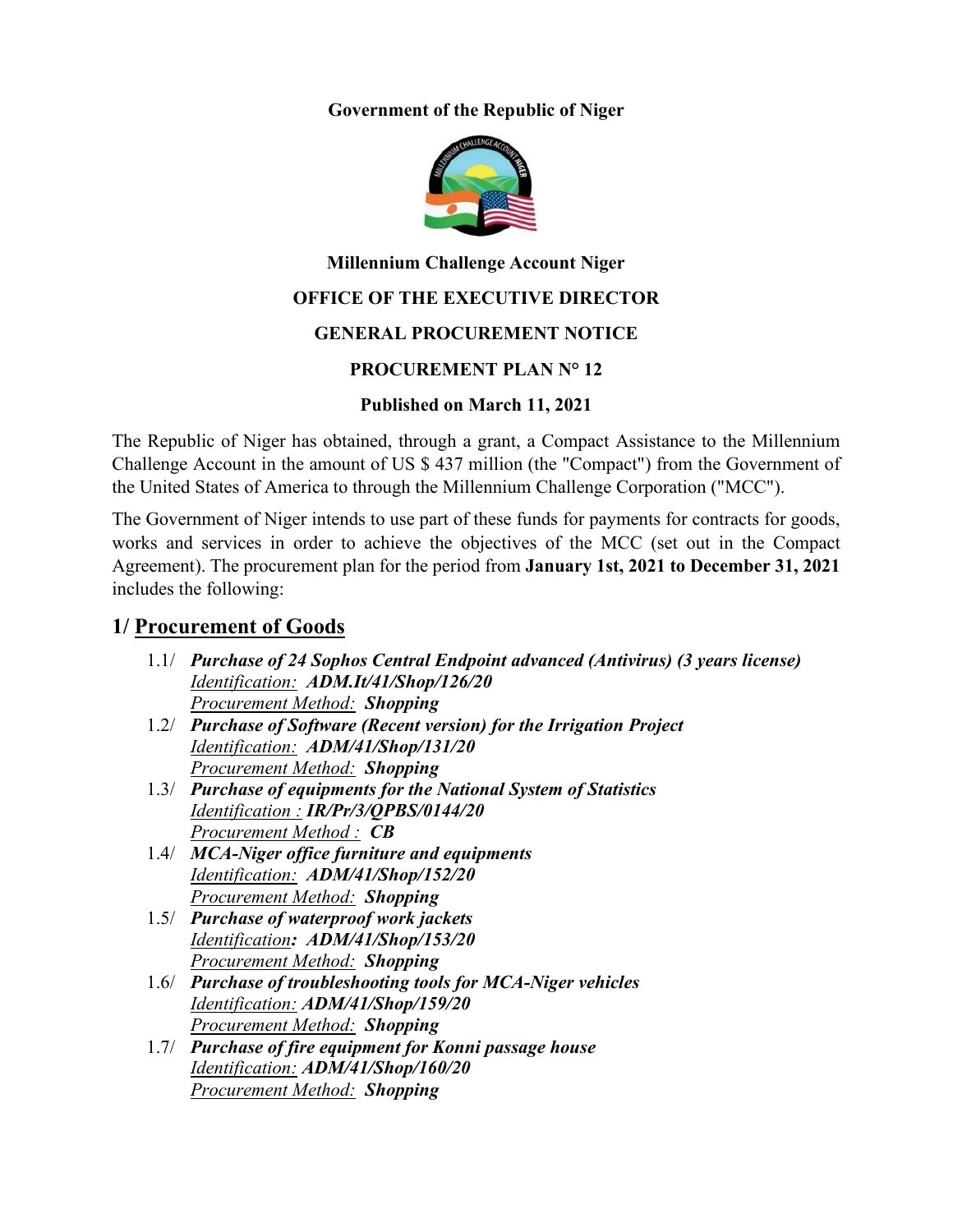- 1.8/ *Purchase of 103 packs of 4 rechargeable batteries and 103 battery chargers Identification: LAND/CA/Shop/161/20 Procurement Method: Shopping*
- 1.9/ *Purchase of Consumables for Plotter and Printer Identification: 2CA/ADM&CR/Shop/162/20 Procurement Method: Shopping*
- 1.10/ *Purchase Professional Camera Identification: ADM/41/Shop/170/20 Procurement Method: Shopping*
- 1.11/ *Purchase of disinfectants and hygiene equipments for the CRA, PRAPS and MCA-Niger regional offices, as part of the prevention linked to the contingency plan Identification: 3CA/Shop/172/20 Procurement Method: Shopping*
- 1.12/ *Purchase of two (2) defibrillators for the MCA-Niger headquarters office Identification: ADM.Esp/41/Shop/173/20 Procurement Method: Shopping*
- 1.13/ *Purchase of Individual protection equipment for new staff MCA-Niger Identification: ADM.Esp/41/Shop/174/20 Procurement Method: Shopping*
- 1.14/ *Acquisition of electronic devices and accessories for the BNE; DGEF (entity agreement) and Konni Departmental Environment Directorate (PGES) Identification: IR/IPD/3/RFQ/163/21 Procurement Method: Shopping*
- 1.15/ *Acquisition of office furniture for the BNE; DGEF (entity agreement) Identification: IR/IPD/3/RFQ/185/21 Procurement Method: Shopping*
- 1.16/ *Purchase of Software for the BNE; DGEF (entity agreement) and Konni Departmental Environment Directorate (PGES) Identification: IR/IPD/3/RFQ/186/21 Procurement Method: Shopping*
- 1.17/ *Acquisition of equipment from health centers covering the direct impact area of the project (PGES Konni) Identification: IR/IPD/3/Shop/176/20 Procurement Method: Shopping*
- 1.18/ *Acquisition of equipment and school supplies to support 10 schools (PGES Konni) Identification: IR/IPD/3/Shop/177/20 Procurement Method: Shopping*
- 1.19/ *Six (6) Laptops for regional financial assistants Identification: CRC/2CA/RFQ/189/21 Procurement Method: Shopping*

# **2/ Consultants services**

**2.1/ Firms** *None*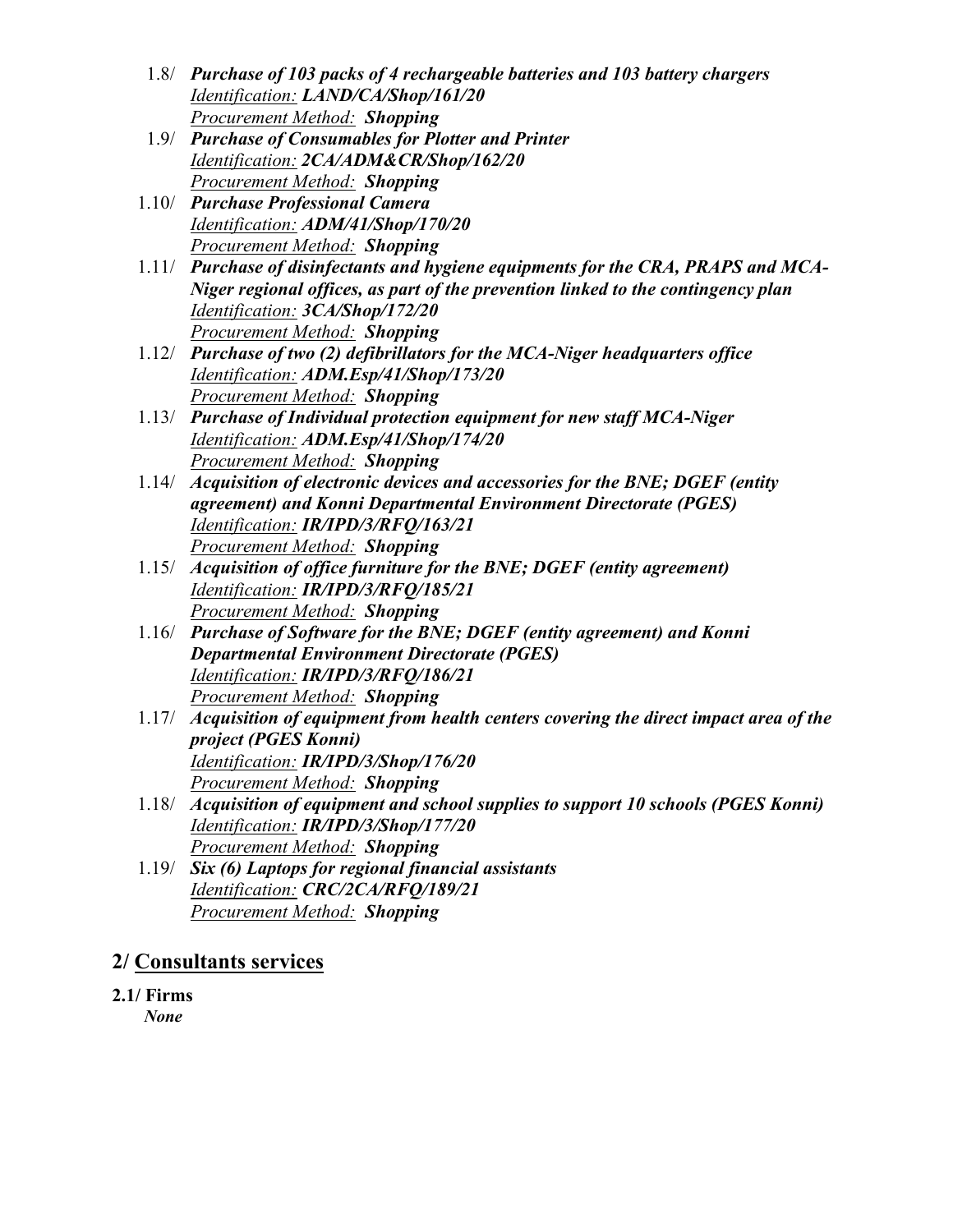### **2.2/ Individual Consultants**

- 2.2.1/ *Recruitment of a consultant for capacity building of Private Sector Partnership Fund beneficiaries* Identification: *CR/CRA/2/IC/105/19* Procurement Method: *IC*
- 2.2.2/ *Short term contract with a Procurement Expert* Identification: *ADM/41/IC.SS/130/20* Procurement Method: *SSS*
- 2.2.3/ *Recruitment of an individual consultant for advanced QGIS and GPS training for the 5 Great Irrigation municipalities + Monitoring of appropriation of the modules in situ by municipality* Identification: *IR/MSM/1/IC/136/20* Procurement Method: *IC*
- 2.2.4/ *Recruitment of an individual consultant in Word and Excel initiation training for CRC municipalities* Identification: *IR/MSM/1/IC/137/20* Procurement Method: *IC*
- 2.2.5/ *Recruitment of an Individual Consultant in Initial Training on QGIS and GPS for the municipalities of the CRC area* Identification: *IR/MSM/1/IC/138/20* Procurement Method: *IC*
- 2.2.6/ *Recruitment of an individual consultant for training in physical and electronic archiving of land security documents in CRC municipalities* Identification: *IR/MSM/1/IC/139/20* Procurement Method: *IC*
- 2.2.7/ *Recruitment of an individual consultant for two (2) sessions of GIS training for MCA and partner staff* Identification: *ADM/41/IC/171/20* Procurement Method: *IC*
- 2.2.8/ *Recruitment of a consultant for the monitoring of activities linked to the urban development plan of the commune of Konni (PGES Konni)*  Identification: *IR/IPD/3/IC/179/20* Procurement Method: *IC*
- 2.2.9/ *Diagnostic and development of a health and safety management plan for regional offices and MCA-Niger transit cases.*  Identification: *ADM.Esp/41/IC/180/20* Procurement Method: *IC*
- 2.2.10/ *Recruitment of an individual Consultant to support the editing and implementation of the PAG* Identification: *ESP/IC/181/20* Procurement Method: *IC*
- 2.2.11/ *Recruitment of a Individual consultant for updating the urban development plan for the municipality of Konni (PGES Konni) including the workshop.*  Identification: *IR/IPD/3/IC/184/20* Procurement Method: *IC*
- 2.2.12/ *Coordinator for PRAPS regional office Tillaberi* Identification: *CR/PRAPS/5/IC/178/21* Procurement Method: *IC*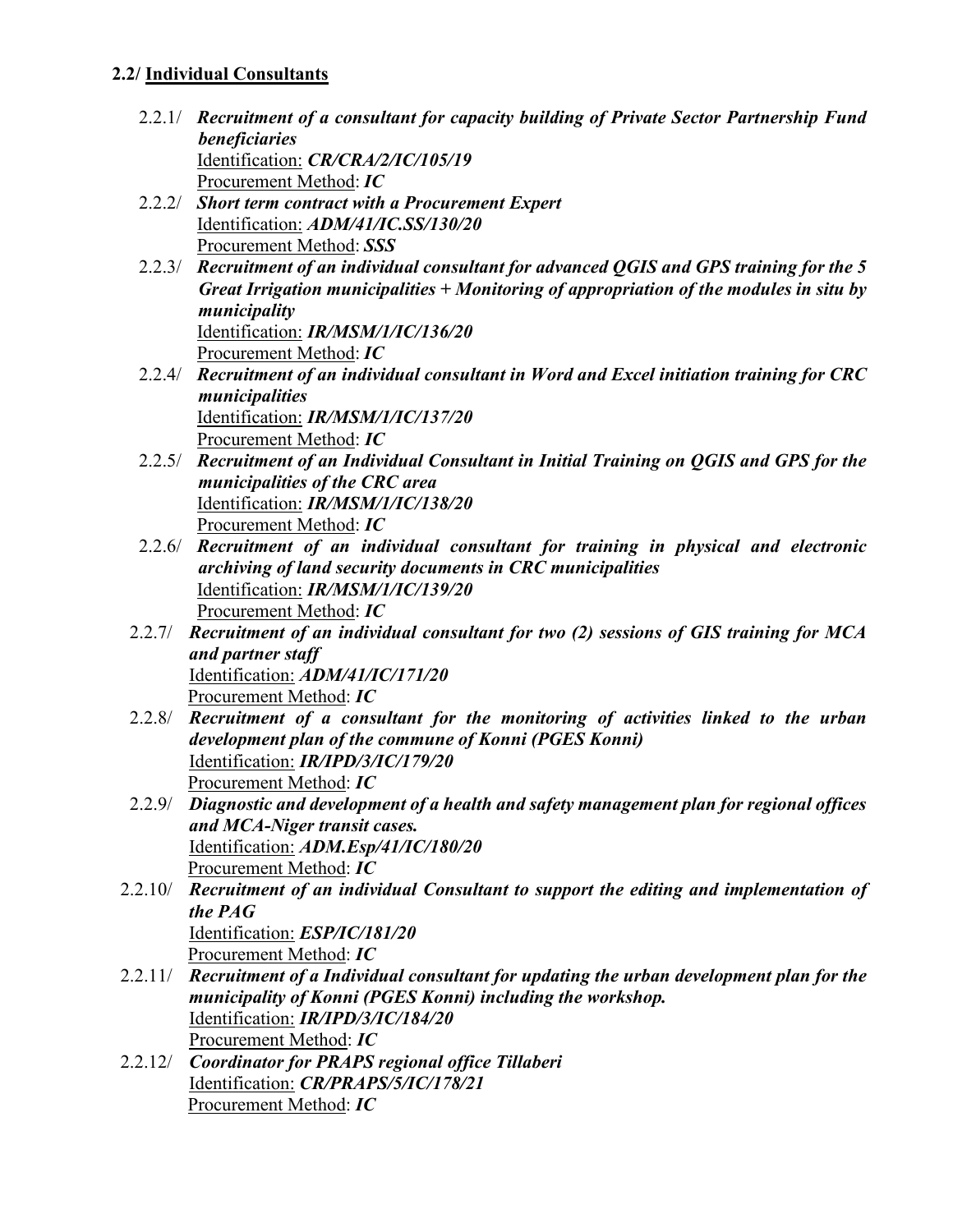- 2.2.13/ *M&E Expert for PRAPS regional office Dosso* Identification: *CR/PRAPS/5/IC/188/21* Procurement Method: *IC*
- 2.2.14/ *Four (4) drivers for four (4) regional offices* Identification: *CR/2CA/IC/190/21* Procurement Method: *IC*
- 2.2.15/ *GIS Expert for regional office Maradi* Identification: *CR/CRA/4/IC/192/21* Procurement Method: *IC*

# **3/ Non-Consultant Services**

- 3.1/ *Recruitment of a provider responsible for monitoring and maintaining fire safety and surveillance equipment installed at MCA-Niger headquarters and CRA-PRAPS regional offices for 12 months (Framework agreements)*  Identification: *ADM/41/NCS/164/20* Procurement Method: *Shopping*
- 3.2/ *Recruitment of a provider responsible for the design of communication media for the CRA and PRAPS regional offices*  Identification: *ADM/41/NCS/165/20* Procurement Method: *Shopping*
- 3.3/ *Recruitment of a provider responsible for monitoring and maintaining MCA-Niger retractable bollards (Framework agreements)* Identification: *ADM/41/NCS/166/20* Procurement Method: *Shopping*
- 3.4/ *Recruitment of an MCA-Niger electrical compliance diagnostic provider headquarters, transit house and regional offices*  Identification: *ADM.Esp/41/NCS/182/20* Procurement Method: *Shopping*
- 3.5/ *Recruitment of a service provider for the ad hoc weeding of invasive plants from Tserassa and Zongo, the financing of a fry reseeding campaign, development, and implementation of an awareness program to keep children in school* Identification: *IR/IPD/3/NCS/183/20* Procurement Method: *Shopping*
- 3.6/ *Recruitment of a service provider responsible for implementing RN7 GIS activities* Identification: *IR/IPD/3/QPBS/187/21* Procurement Method: *Shopping*
- 3.7/ *Recruitment of a Service provider for the Technical Audit and Restyling of the Website and Digital Platforms* Identification: *ADM.Com/41/NCS/083/21* Procurement Method: *Shopping*